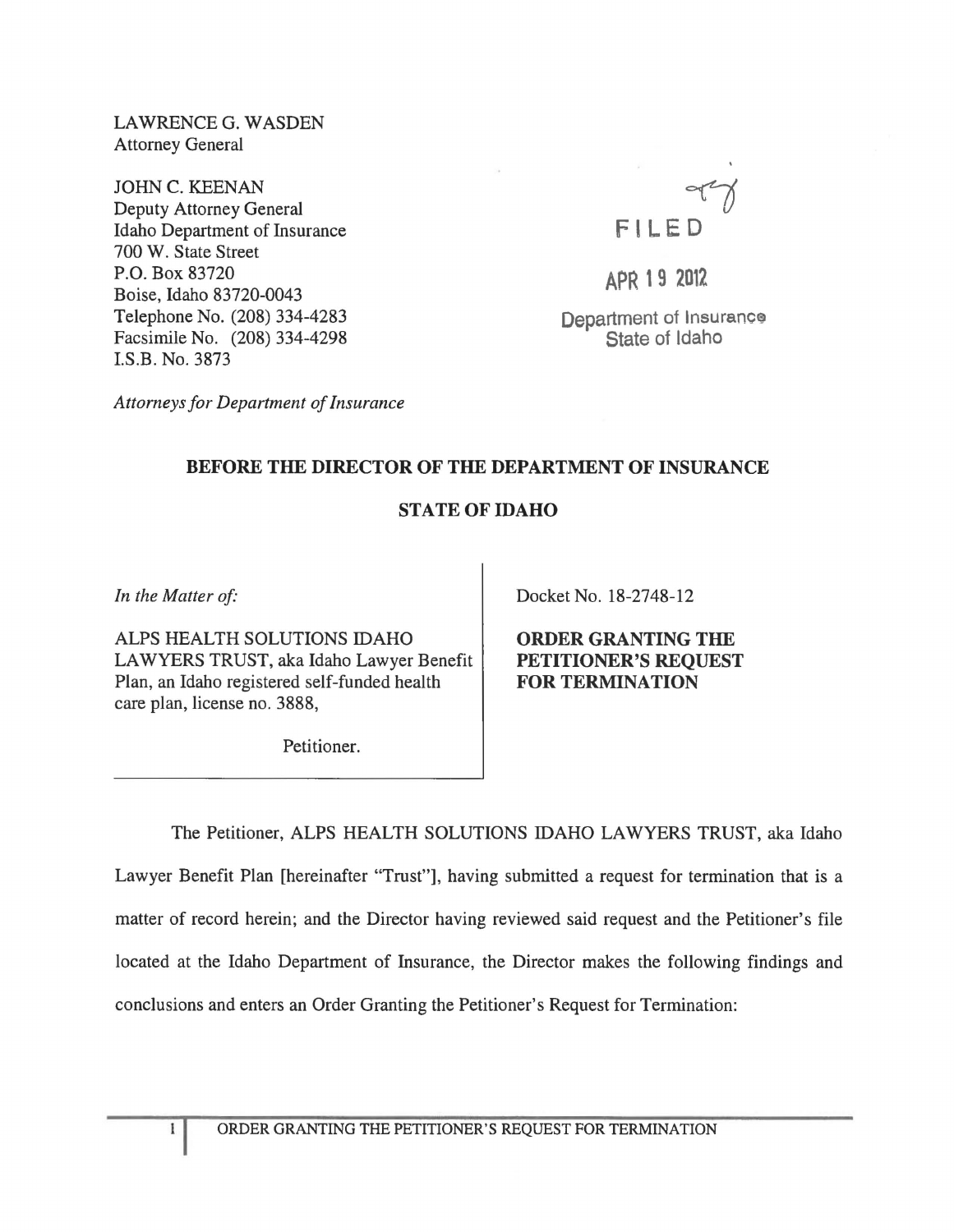1. That the Trust was registered as a self-funded health care plan effective May 22, 2008, with Idaho self-funded plan license no. 3888.

2. That, on March 21, 2012, the Trust filed with the Director of the Idaho Department of Insurance a request for termination of said Plan in accordance with section 41-4018, Idaho Code, with an effective date of May 31, 2012.

3. That the grounds for termination of said Trust are based on the Trust's request for termination filed on March 21, 2012, in accordance with section 41-4018(1), Idaho Code.

4. That the Trust shall file with the Department a proposed Plan of Liquidation in accordance with section 41-4019, Idaho Code.

## THEREFORE, upon review of the record and in consideration of the premises,

1. IT IS HEREBY ORDERED that the registration of ALPS HEALTH SOLUTIONS IDAHO LAWYERS TRUST, aka Idaho Lawyer Benefit Plan, Idaho registered self-funded health care plan license no. 3888, is hereby TERMINATED effective midnight, May 31, 2012;

2. IT IS FURTHER ORDERED that the Trust submit a fair and equitable Plan of Liquidation for approval; and,

3. IT IS FURTHER ORDERED that any balance remaining after payment or adequate provision of all claims and charges against the Trust fund shall be disposed in accordance with the approved Plan of Liquidation.

/ / /